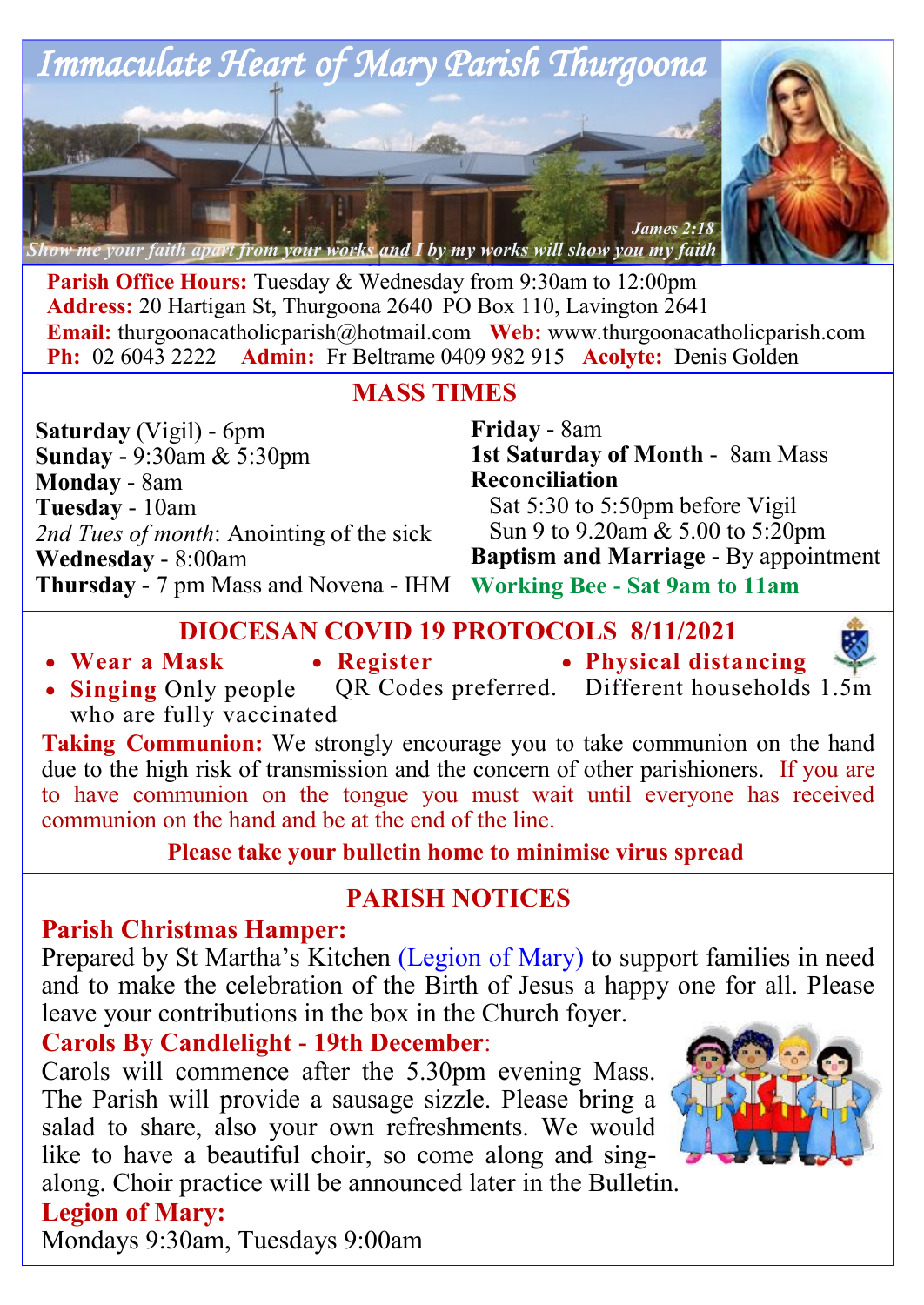# **CHRIST THE KING - YEAR B 21/11/2021**

I gazed into the visions of the night. And I saw, coming on the clouds of heaven, one like a son of man. He came to the one of great age and was led into his presence. On him was conferred sovereignty, glory and kingship, and men of all peoples, nations and languages became his servants. His sovereignty is an eternal sovereignty which shall never pass away, nor will his empire ever be destroyed.

### **Responsorial Psalm Psalm 92(93):1-2,5**

*The Lord is king; he is robed in majesty.*

Grace and peace to you from Jesus Christ, the faithful witness, the First-Born from the dead, the Ruler of the kings of the earth. He loves us and has washed away our sins with his blood, and made us a line of kings, priests to serve his God and Father; to him, then, be glory and power for ever and ever. Amen.

It is he who is coming on the clouds; everyone will see him, even those who pierced him, and all the races of the earth will mourn over him. This is the truth. Amen. 'I am the Alpha and the Omega' says the Lord God, who is, who was, and who is to come, the Almighty.

### **Gospel Acclamation Mark 11:9. 10**

Alleluia, alleluia! Blessed is he who inherits the kingdom of David our Father; blessed is he who comes in the name of the Lord. Alleluia!

'Are you the king of the Jews?' Pilate asked. Jesus replied, 'Do you ask this of your own accord, or have others spoken to you about me?' Pilate answered, 'Am I a Jew? It is your own people and the chief priests who have handed you over to me: what have you done?'

Jesus replied, 'Mine is not a kingdom of this world; if my kingdom were of this world, my men would have fought to prevent my being surrendered to the Jews. But my kingdom is not of this kind.' 'So you are a king then?' said Pilate. 'It is you who say it' answered Jesus. 'Yes, I am a king. I was born for this, I came into the world for this: to bear witness to the truth; and all who are on the side of truth listen to my voice.' *universalis.com*

# **Prayers of the Faithfull**

We pray for all who govern and hold authority in the nations of the world; That there may be justice and peace on the earth. We pray to the Lord. **R.** Lord hear our prayer.

# **First reading Daniel 7:13-14**

### **Second reading Apocalypse 1:5-8**

### **Gospel John 18:33-37**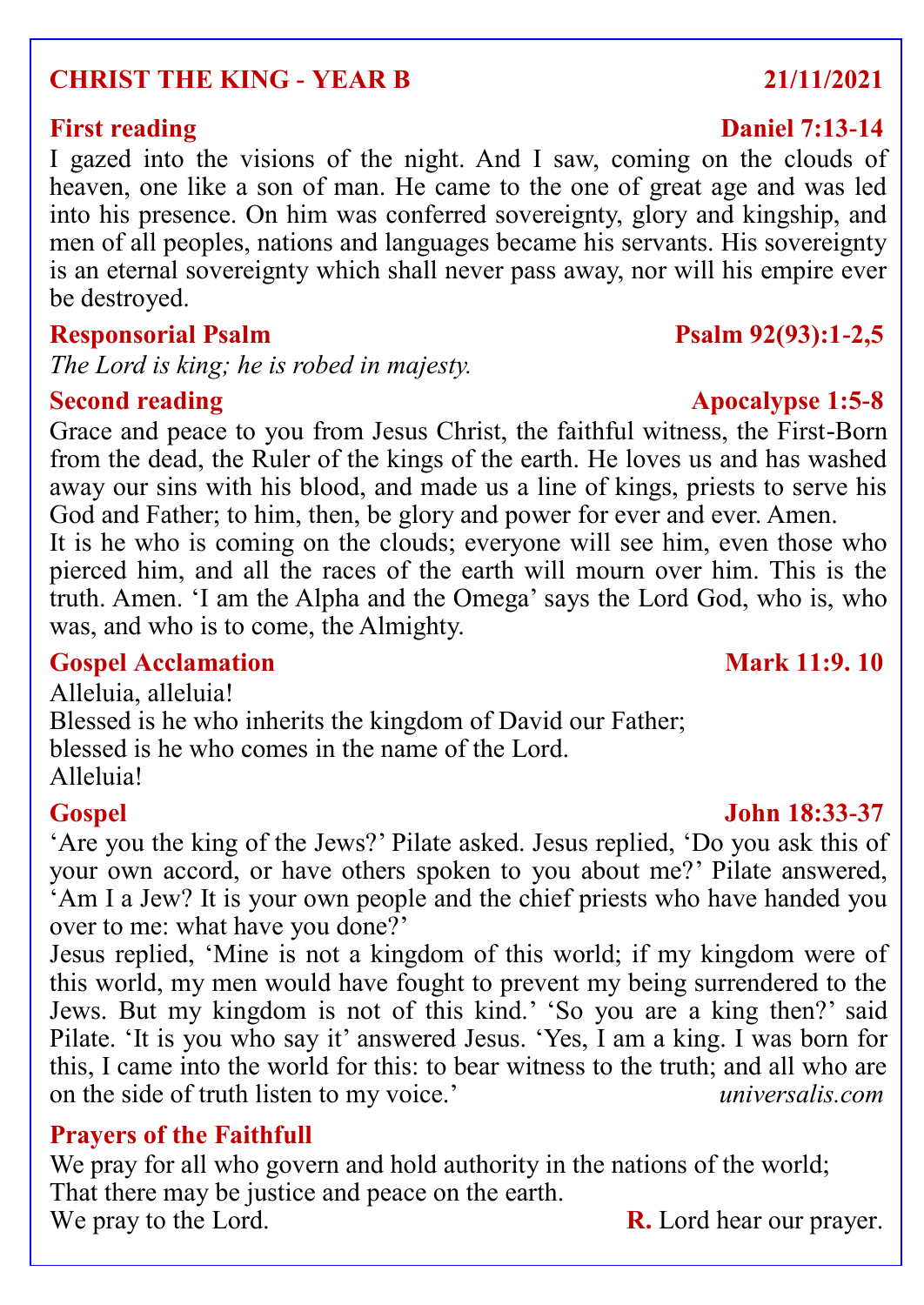**For our sick,** Fr Paul Hart, Gary Smith, Mary Hickey, Peter Royal, Mathew Smith, Laurie Evans, Ron Charmers, Richard Drum, Katerie Byrnes, Wendy Mills, Elise Stevens & Carmel Baker. We pray to the Lord. **R.** Lord hear our prayer.

**For our recently departed,** Lorraine Grace (Fr Grace's Mother) and those who's anniversaries occur at this time including Enso Croce.

### **Communion Antiphon Ps 28: 10-11**

The Lord sits as King for ever. The Lord will bless his people with peace. *universalis.com*

### **Parish Notices cont...**

### **Parish Register:**

This register will assist Fr Dunne to get to know his new parish. Please email your details, phone, address etc to thurgoonacatholicparish@hotmail.com.

# **Advent Reflection booklets:**

Pocket-size 92-page book containing short spiritually rich, yet accessible, daily reflections from the beginning of Advent (28 Nov) to the Baptism of the Lord (9 Jan). Available at the rear of the Church, \$5.00 each.

# **Our Blessed Mother Statue:**

If you would like the statue for a week in your home, record your name in the roster in the Church Foyer. Contact Denis Golden for further information.

# **Readers needed for Saturday Evening Mass:**

If you would like to go on the roster please see Denis Golden

| <b>Readers:</b>                           | Sat: 6.00pm Barb McDermott Sun: 9.30am Steve McCrohan |             |                            | $\epsilon$ |  |
|-------------------------------------------|-------------------------------------------------------|-------------|----------------------------|------------|--|
| <b>Next week:</b> Sat: 6.00pm Peter Tobin |                                                       |             | Sun: 9.30am Jorgete Hudson |            |  |
| <b>Cleaning Roster:</b>                   | Sat 27th Nov                                          | Vera Galvin |                            |            |  |

**Financial Report** Cheques payable to IHM Parish Account

Direct Debit: BSB640000: Acc. No.111270902 Include name on transfers.

**1st Coll:** \$363.30 **2nd Coll:** \$118.90 **Env:** \$145.00 **Dir Debit:** \$530.00

# **JOURNEY WITH THE POPE**



"The joy of the Christian is not a fleeting emotion or a simple human optimism, but the certainty of being able to face every situation under God's loving gaze, with the courage and strength that come from Him. Without joy, faith becomes a rigorous and oppressive exercise, and

risks ailing with sadness. Let us ask ourselves this: are we joyful Christians? Am I a joyful Christian or not? Do we spread joy or are we dull, sad people, with a funeral face? Remember that there is no holiness without joy!" *Pope Francis - Angelus November 1, 2021 info.missio.org*

We pray to the Lord. **R.** Lord hear our prayer.